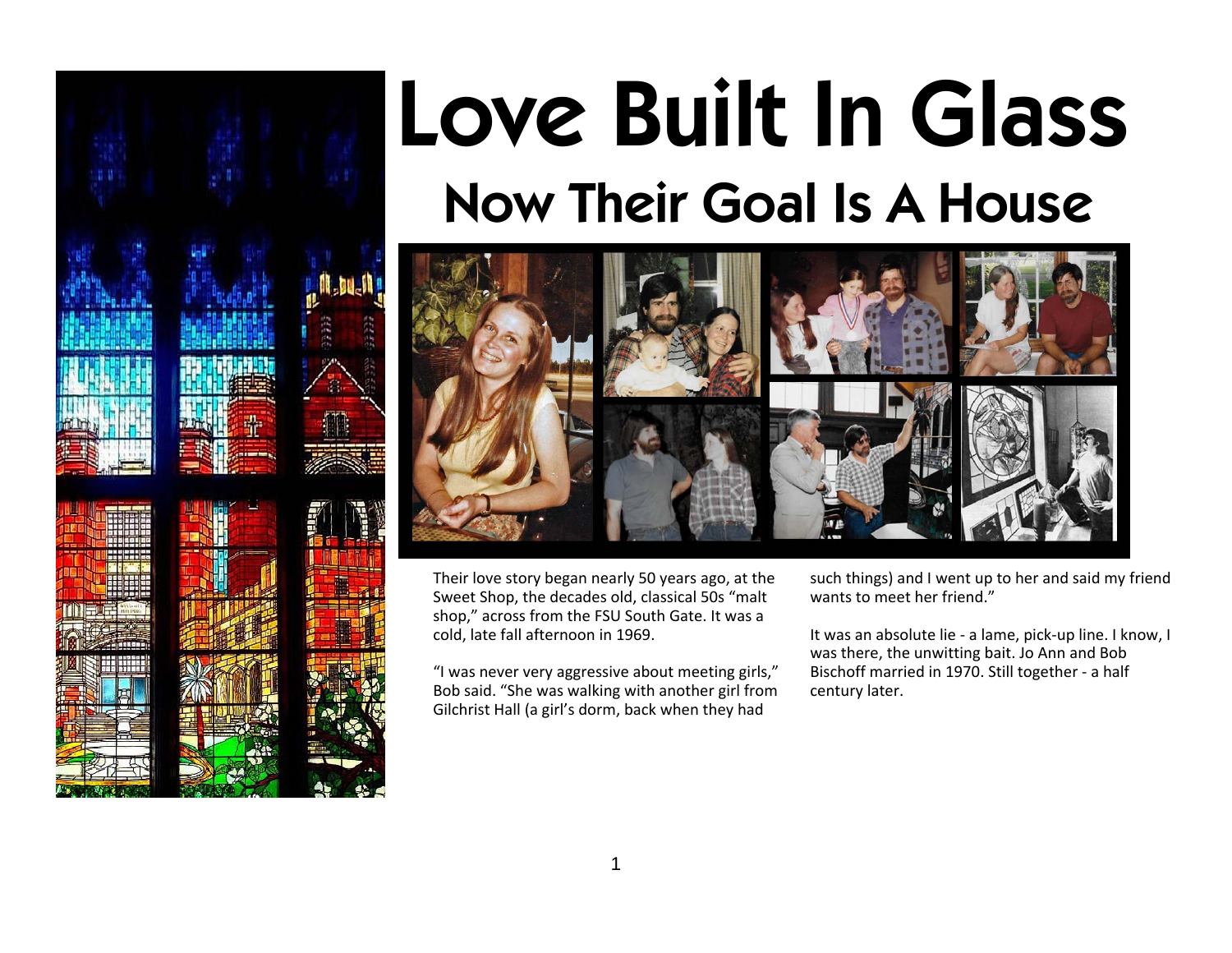We arrived at FSU in 1968. "The taxi driver dumped us at the Union. He said it was where should go, not the dorm. Remember?" he asked. Vividly. Why did he hate us? Sweating, we began to schlep footlockers uphill to Kellum Hall. Our first introduction to Tallahassee's brutal, late summer heat. It made Miami's weather - which we just left seem like a brisk Fall day in New England.

"Standing at that old crosswalk on Copeland, I looked around and realized my life had changed," He had no idea.

Today, at 68, Bischoff has thick, grey ponytailed hair, a welcoming smile, warm brown eyes and the rough hands of a man who's worked with them all his life. You might say he's lived the American Dream. Until it wasn't. More on that later. First, the bittersweet success story.

Best friends, Bob and I graduated from an all boys Catholic school in Miami, came up together for early orientation, the were roommates in the dorm, a fraternity house and a big rented house on corner of Jefferson and Copeland. We got our first real jobs together, as photographers, and later opened a small art gallery.

A lot of shared history - in and with our adopted home.

After graduate school and a stint at real jobs, in 1976 we opened Gallery 741. The name being the street address – and a nod to

photographer Alfred Stieglitz's 291 Gallery.

"It was small and unique – nothing like it in Tallahassee. A collective of really talented resident artists, a marketplace for student art like hand blown glass and pottery and good exhibitions," he recalled. True. One of the exhibits was artwork by patients in the forensic unit - criminally insane - at Florida State Hospital in Chattahoochee. Aesthetically solid work – some darkly disturbing.

Gallery 741 was an artistic success, but financially, not so much. However, it was where Bischoff Studios was born and nurtured. They made custom, leaded glass windows (commonly called stained glass) and lamps and did repairs. Jo designed and Bob fabricated. They had started the foray into stained glass, in the early 70s, with a mail order kit. Selftaught, the medium was a natural fit, with Bob's degree in photography and Jo's in design.

A big break came in the early 80s, when they were hired by historic Bethel Baptist to repair windows from their old church and adapt them for a new church building. "It was really an honor. We knew the historical significance of the church," said Bob. "The windows are an icon. We still have one of the unused windows – which were part of our payment." Then, this is when their lives turned bittersweet.

Around the same time, Jo Ann started experiencing double vision, excruciating headaches and numbness. These were the early symptoms of what would later be diagnosed as Multiple Sclerosis. The disease disrupts signals from the brain, and can impair muscle control, movement, vision and temperature sensitivity. It's progressive, incurable and unpredictable, with "attacks," causing the effects to temporarily worsen.

" The diagnosis was pretty devastating. Remember, Jo is a designer; vision problems, limited mobility, well…, "he said, his words fading. "But we had mapped out our lives with the glass business, and we weren't going to let this stop it. "

And they did. Creating leaded, beveled and etched glass works for a national clientele, the likes of Lord and Taylor, Kia, Bergdoff-Goodman and more. But they never forgot from where they came, with donated work to Big Bend Hospice, the FSU/PBS auction and more.

The Bischoffs made two monumental pieces of work, two pieces celebrating to aspect of FSU's distinction.

 In 1997, working with a concept by the late Ivan Johnson, AIA, they created the stunning, leaded glass centerpiece in FSUs Dodd Hall. Strikingly vibrant reds are offset by a complex, gradient blue sky, in this 22 x 10-foot multipaneled window, depicting the university's classic architecture. It contains 10,000 pieces of glass.